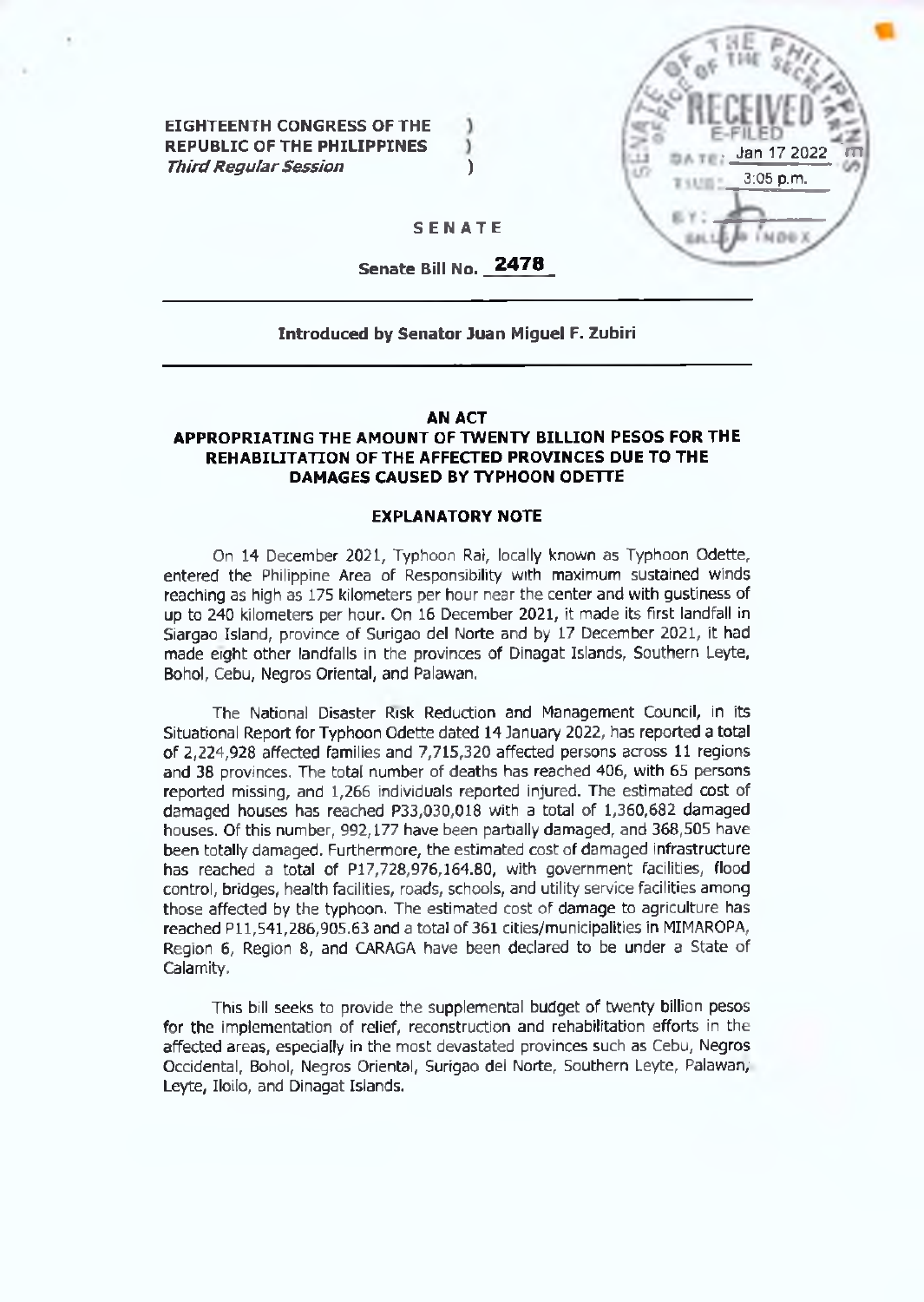In view of the foregoing, the immediate passage of this bill is earnestly sought.

÷

JUAN MIGUEL F. ZUBIRI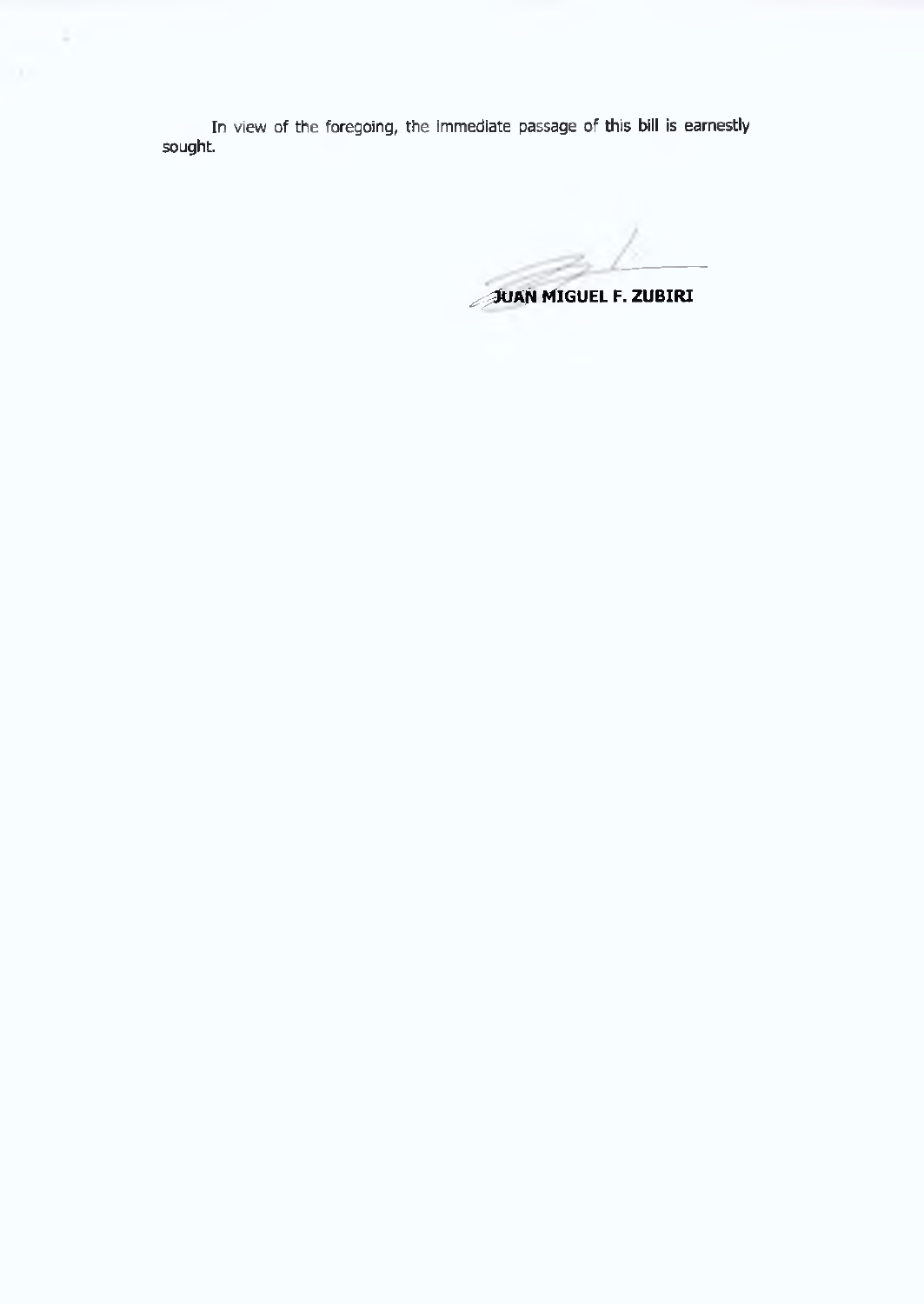

**EIGHTEENTH CONGRESS OF THE ) REPUBLIC OP THE PHILIPPINES )** *Third Reqular Session* (*)* 

# **SENATE**

## **S. No. 2478**

### **Introduced by Senator JUAN MIGUEL F. ZUBIRI**

### **AN ACT**

### **APPROPRIATING THE AMOUNT TWENTY BILLION PESOS FOR THE REHABILITATION OF THE AFFECTED PROVINCES DUE TO THE DAMAGES CAUSED BY TYPHOON ODETTE**

**1 2 3** *Be it enacted by the Senate and the House of Representatives of the Philippines in Congress assembled:*

**SECTION 1.** *Short Title. -*This Act shall be known as "The Paglaum Fund of 2022."

**SECTION 2.** *Appropriation. -* An amount of TWENTY BILLION PESOS (PHP 20,000,000,000.) is hereby appropriated for the rehabilitation of the affected provinces due to the damages caused by Typhoon Odette.

*9* **10**

**11 12** It shall be called the Paglaum Fund or the "Fund".

**13 14 15 16 17 18 19 20 SECTION 3.** Use of Funds. – The amount shall cover the rehabilitation, repair and reconstruction of roads, bridges, irrigation systems, school buildings, government buildings, sea ports and airports. Department of Health and regional hospitals, and other infrastructures; purchase of school desks, hospital equipment, supplies and medicines; purchase of relocation sites and construction of housing units; livelihood programs and support to farmers and fishermen, and other agricultural support programs; and direct financial subsidy to families or individuals whose houses were totally or partially damaged by Typhoon Odette.

**21 22**

### **SECTION 4.** Roles of Government Agencies. -

**23 24 25 26 27 28 29 30 31 32** a) National Disaster Risk Reduction and Management Council (NDRRMC). - The NDRRMC shall make the assessment of the damages and determine the number of affected families or individiuals for each province affected by Typhoon Odette and recommend to the Department of Budget and Management a Rehabilitation Plan that will identify specific infrastructure projects for rehabilitation or reconstruction, program intervention for affected families or individuals and direct financial subsidy to families or individuals whose houses were totally or partially damaged by Typhoon Odette. The Rehabilitation Plan shall also include which agencies will implement specific projects and activities with the corresponding budget allocation.

**33**